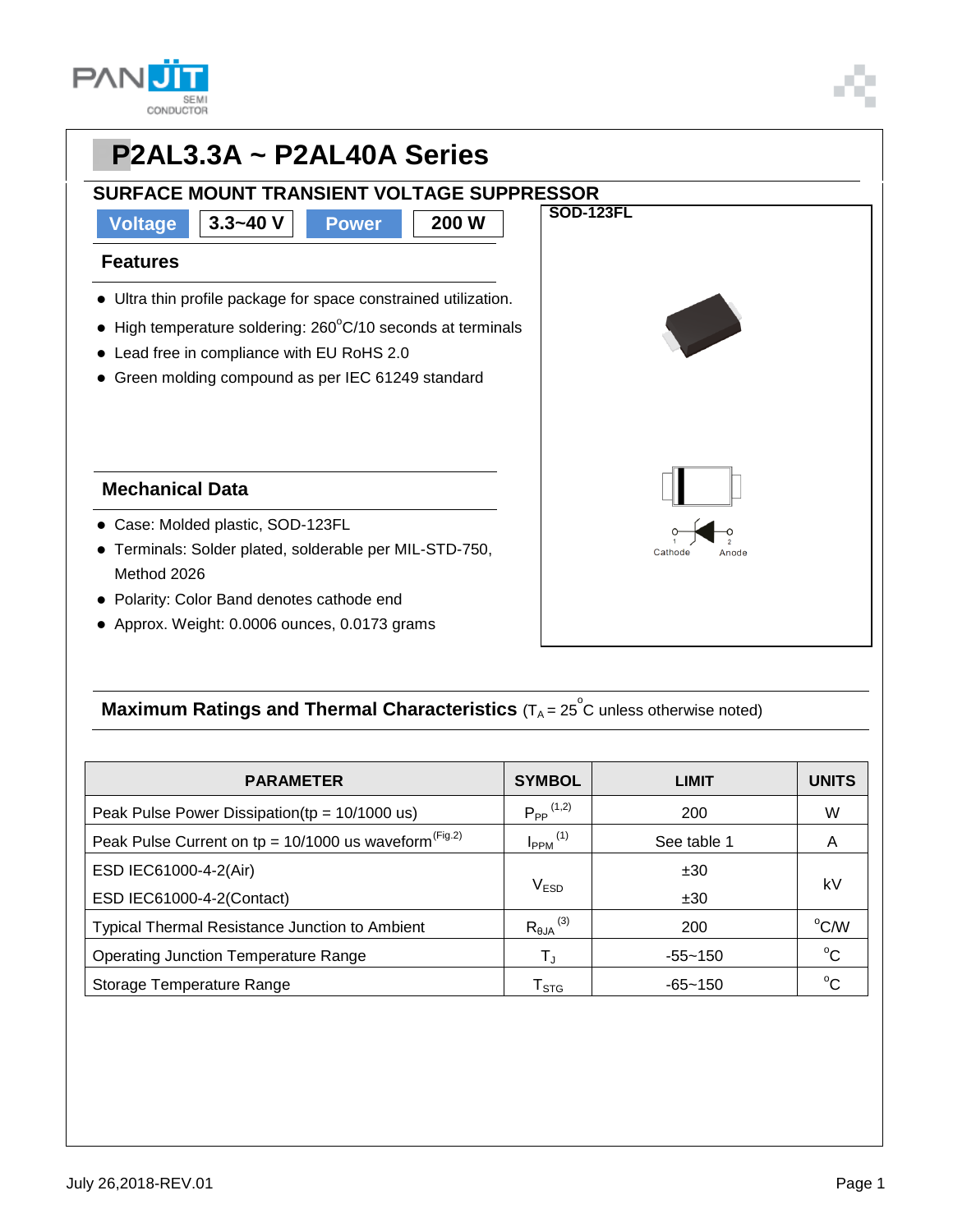

# **PP2AL3.3A ~ P2AL40A Series**

### **Electrical Characteristics**  $(T_A = 25^\circ \text{C}$  unless otherwise noted)

| Part Number                       | <b>V</b> <sub>RWM</sub> | $V_{BR}$ |                |              |                 |              |      |         |  |
|-----------------------------------|-------------------------|----------|----------------|--------------|-----------------|--------------|------|---------|--|
|                                   |                         | Min.     | Max.           | $I_T$        | $I_R @ V_{RWM}$ | $V_C@I_{PP}$ |      | Marking |  |
|                                   | $\vee$                  | V        | V              | mA           | uA              | $\vee$       | A    | Code    |  |
| 200W Transient Voltage Suppressor |                         |          |                |              |                 |              |      |         |  |
| P2AL3.3A                          | 3.3                     | 5.2      | 6              | 10           | 50              | 8.5          | 23.5 | 2E1     |  |
| <b>P2AL5.0A</b>                   | 5                       | 6.4      | $\overline{7}$ | 10           | 25              | 9.2          | 21.7 | 2E2     |  |
| P2AL6.0A                          | 6                       | 6.67     | 7.37           | 10           | 25              | 10.3         | 19.4 | 2E3     |  |
| <b>P2AL6.5A</b>                   | 6.5                     | 7.22     | 7.98           | 10           | 20              | 11.2         | 17.9 | 2E4     |  |
| <b>P2AL7.0A</b>                   | $\overline{7}$          | 7.78     | 8.6            | 10           | 20              | 12           | 16.7 | 2E5     |  |
| <b>P2AL7.5A</b>                   | 7.5                     | 8.33     | 9.21           | $\mathbf 1$  | 15              | 12.9         | 15.5 | 2E6     |  |
| <b>P2AL8.0A</b>                   | 8                       | 8.89     | 9.83           | 1            | $\overline{2}$  | 13.6         | 14.7 | 2E7     |  |
| <b>P2AL8.5A</b>                   | 8.5                     | 9.44     | 10.4           | 1            | $\overline{2}$  | 14.4         | 13.9 | 2E8     |  |
| <b>P2AL9.0A</b>                   | 9                       | 10       | 11.1           | $\mathbf{1}$ | 0.5             | 15.4         | 13   | 2E9     |  |
| P2AL10A                           | 10                      | 11.1     | 12.3           | $\mathbf{1}$ | 0.5             | 17           | 11.8 | 2EA     |  |
| P2AL11A                           | 11                      | 12.2     | 13.5           | 1            | 0.5             | 18.2         | 11   | 2EC     |  |
| P2AL12A                           | 12                      | 13.3     | 14.7           | 1            | 0.5             | 19.9         | 10.1 | 2ED     |  |
| P2AL13A                           | 13                      | 14.4     | 15.9           | $\mathbf{1}$ | 0.1             | 21.5         | 9.3  | 2EE     |  |
| P2AL14A                           | 14                      | 15.6     | 17.2           | $\mathbf{1}$ | 0.1             | 23.2         | 8.6  | 2EF     |  |
| P2AL15A                           | 15                      | 16.7     | 18.5           | $\mathbf{1}$ | 0.1             | 24.4         | 8.2  | 2EH     |  |
| P2AL16A                           | 16                      | 17.8     | 19.7           | 1            | 0.1             | 26           | 7.7  | 2EJ     |  |
| P2AL17A                           | 17                      | 18.9     | 20.9           | $\mathbf{1}$ | 0.1             | 27.6         | 7.2  | 2EK     |  |
| P2AL18A                           | 18                      | 20       | 22.1           | 1            | 0.1             | 29.2         | 6.8  | 2EL     |  |
| P2AL20A                           | 20                      | 22.2     | 24.5           | $\mathbf{1}$ | 0.1             | 32.4         | 6.2  | 2EM     |  |
| P2AL22A                           | 22                      | 24.4     | 26.9           | 1            | 0.1             | 35.5         | 5.6  | 2EN     |  |
| P2AL24A                           | 24                      | 26.7     | 29.5           | $\mathbf 1$  | 0.1             | 38.9         | 5.1  | 2EP     |  |
| P2AL26A                           | 26                      | 28.9     | 31.9           | $\mathbf{1}$ | 0.1             | 42.1         | 4.8  | 2ER     |  |
| P2AL28A                           | 28                      | 31.1     | 34.4           | $\mathbf{1}$ | 0.1             | 45.4         | 4.4  | 2ET     |  |
| P2AL30A                           | 30                      | 33.3     | 36.8           | 1            | 0.1             | 48.4         | 4.1  | 2EU     |  |
| P2AL33A                           | 33                      | 36.7     | 40.6           | $\mathbf{1}$ | 0.1             | 53.3         | 3.8  | 2EV     |  |
| P2AL36A                           | 36                      | 40       | 44.2           | $\mathbf{1}$ | 0.1             | 58.1         | 3.4  | 2EW     |  |
| P2AL40A                           | 40                      | 44.4     | 49.1           | $\mathbf{1}$ | 0.1             | 64.5         | 3.1  | 2EX     |  |

NOTES:

1. Non-repetitive current pulse, per Fig.3 and derated above  $T_A = 25^{\circ}C$  per Fig.2

2. Mounted on  $5$ mm $^2$  copper pads to each terminal

3. Mounted on a FR4 PCB, single-sided copper, mini pad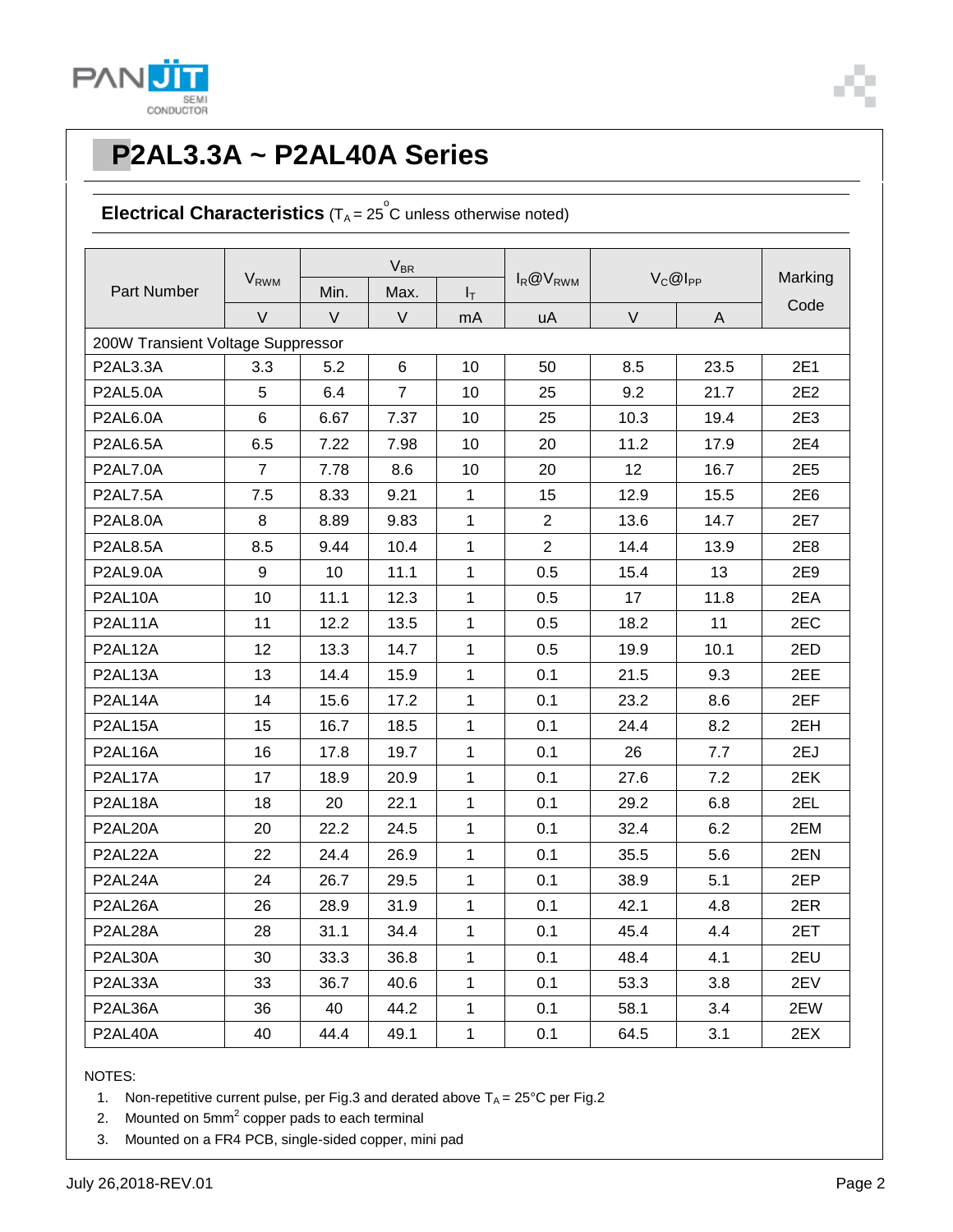

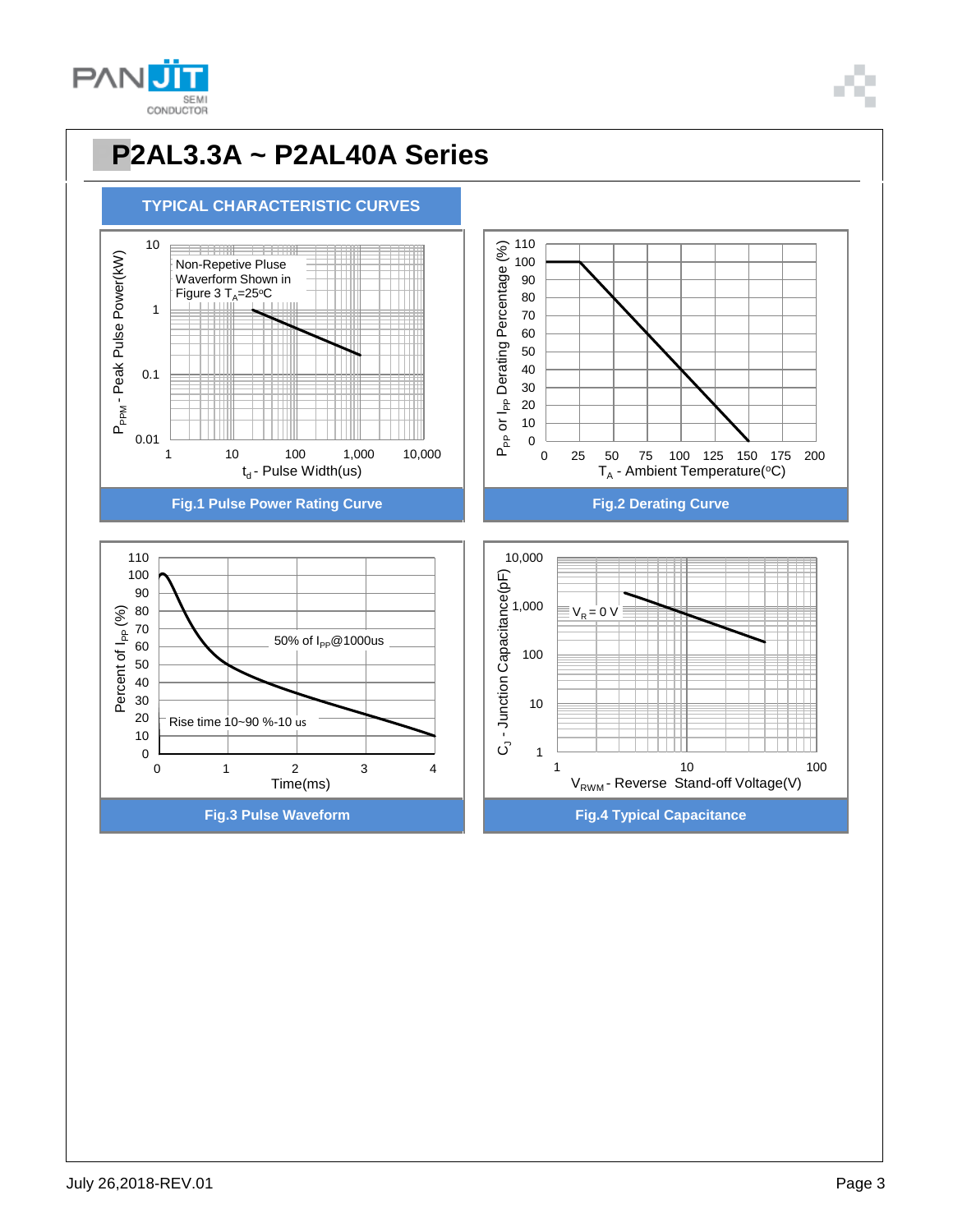

# **PP2AL3.3A ~ P2AL40A Series**

#### **Part No Packing Code Version**

| <b>Part No Packing Code</b> | Package Type | <b>Packing Type</b>  | <b>Marking</b> | <b>Version</b> |
|-----------------------------|--------------|----------------------|----------------|----------------|
| P2ALxxxA R1 00001           | SOD-123FL    | $3K$ pcs $/7$ " reel | See Table      | Halogen free   |

### **Packaging Information & Mounting Pad Layout**

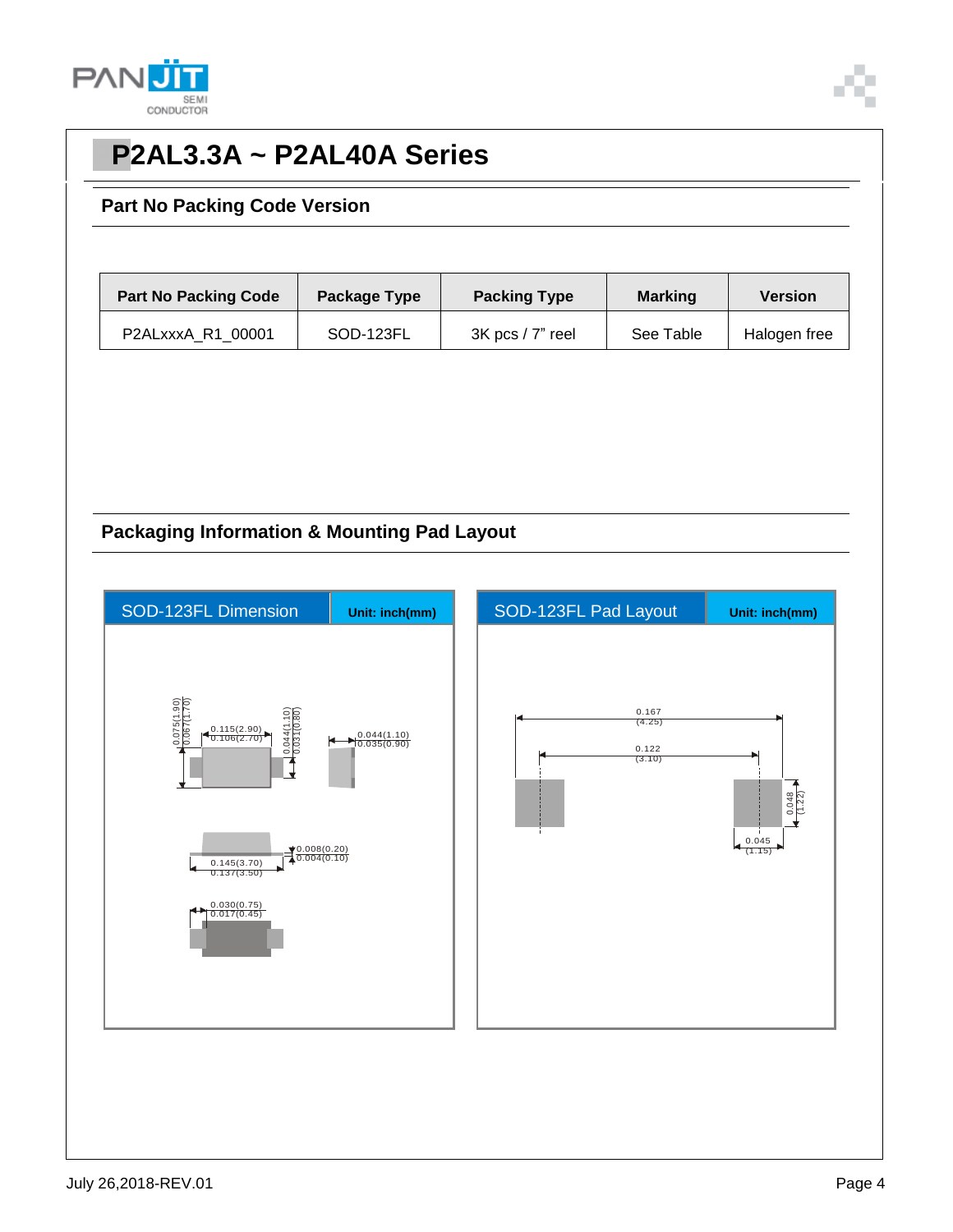



# **PP2AL3.3A ~ P2AL40A Series**

### **Disclaimer**

- Reproducing and modifying information of the document is prohibited without permission from Panjit International Inc..
- Panjit International Inc. reserves the rights to make changes of the content herein the document anytime without notification. Please refer to our website for the latest document.
- Panjit International Inc. disclaims any and all liability arising out of the application or use of any product including damages incidentally and consequentially occurred.
- Panjit International Inc. does not assume any and all implied warranties, including warranties of fitness for particular purpose, non-infringement and merchantability.
- Applications shown on the herein document are examples of standard use and operation. Customers are responsible in comprehending the suitable use in particular applications. Panjit International Inc. makes no representation or warranty that such applications will be suitable for the specified use without further testing or modification.
- The products shown herein are not designed and authorized for equipments requiring high level of reliability or relating to human life and for any applications concerning life-saving or life-sustaining, such as medical instruments, transportation equipment, aerospace machinery et cetera. Customers using or selling these products for use in such applications do so at their own risk and agree to fully indemnify Panjit International Inc. for any damages resulting from such improper use or sale.
- Since Panjit uses lot number as the tracking base, please provide the lot number for tracking when complaining.